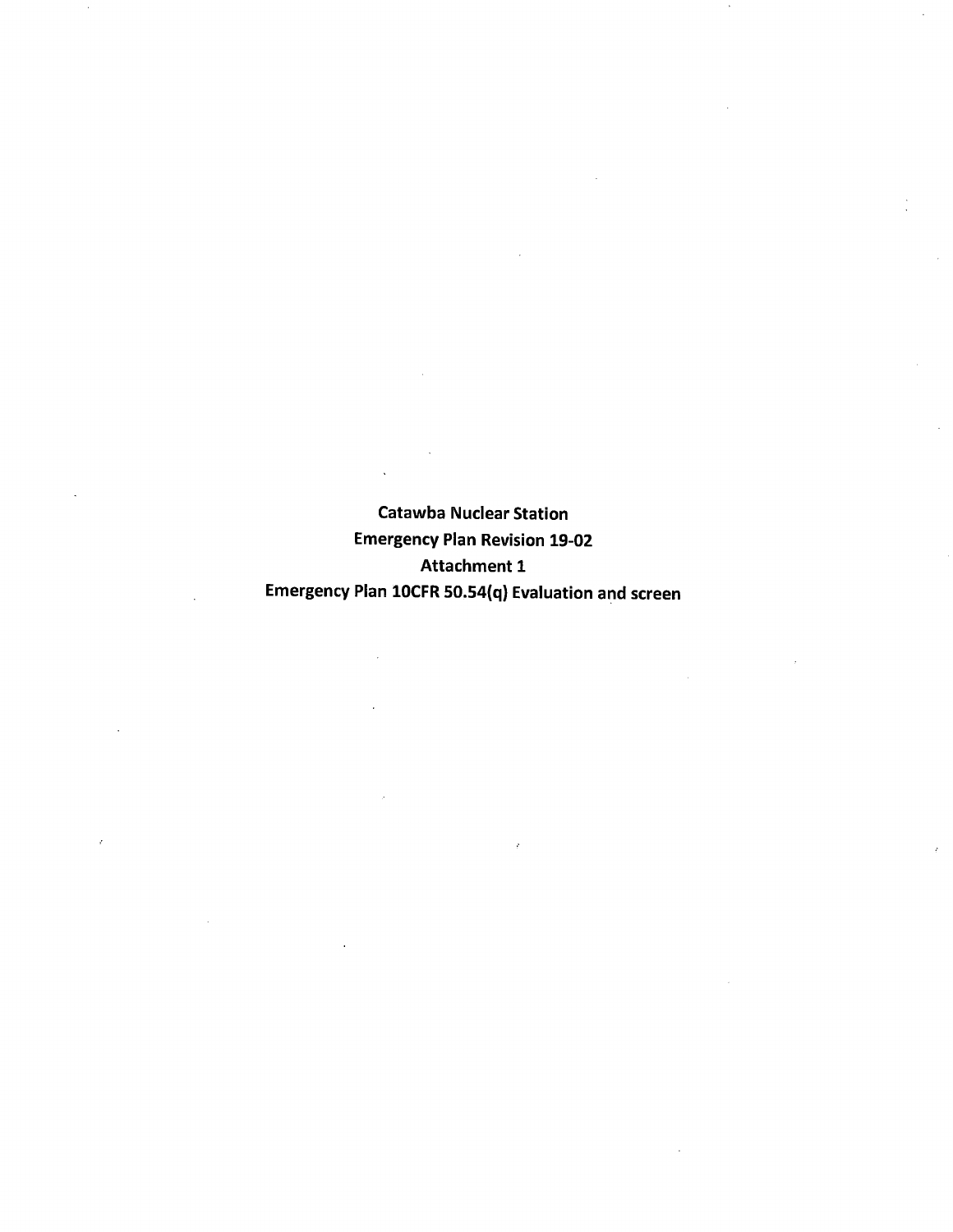

#### ACTION REQUEST - 02258326

### **Action Request Details**

Type : EREG . Orig Date : 02/19/2019 08:51 Discovery Date : **Subject** : CNS Emergency Plan Sections E, G, N, <sup>P</sup>  $\blacksquare$  . The contribution of  $\blacksquare$  . The contribution of  $\blacksquare$  ,  $\blacksquare$  ,  $\blacksquare$  ,  $\blacksquare$  ,  $\blacksquare$  ,  $\blacksquare$  ,  $\blacksquare$  ,  $\blacksquare$  ,  $\blacksquare$  ,  $\blacksquare$  ,  $\blacksquare$  ,  $\blacksquare$  ,  $\blacksquare$  ,  $\blacksquare$  ,  $\blacksquare$  ,  $\blacksquare$  ,  $\blacksquare$  ,  $\blacksquare$  , CONTACT SITE EP SUPERVISOR FOR A\$SISTANCE IN PREPARING EP01, EP02, AND EP03. ENSURE EREG IS CROSS-REFERENCED TO THE REG AR WHICH INITIATED IT. Perform 50.54(q) screen and evaluation if required **Notes** 

| Priority<br><b>Severity</b>                                                                                                                                                                                                                       | in all<br>÷                    | <b>Report To</b><br>Due Date                 | $\bullet$<br>: 02/20/2019 | Status : COMPLETE 02/25/2019<br><b>Event Date</b><br>÷ |
|---------------------------------------------------------------------------------------------------------------------------------------------------------------------------------------------------------------------------------------------------|--------------------------------|----------------------------------------------|---------------------------|--------------------------------------------------------|
| Originator<br><b>Facility</b>                                                                                                                                                                                                                     | : 144004<br>$:$ CN<br>$\sim$ . | <b>Originator Group</b><br><b>Department</b> | ÷<br>: 13650              | Organization<br>$\sim$ 1                               |
| Owed To the Second Second Second Second Second Second Second Second Second Second Second Second Second Second Second Second Second Second Second Second Second Second Second Second Second Second Second Second Second Second<br>Owed To Fac : CN |                                | <b>Owed To Group</b><br>Department           | : QUALREVW<br>$\bullet$   | <b>Discipline</b>                                      |

### Action Request Status History

| <b>Updated Date</b> | <b>Updated By</b> | <b>AR Status</b> | AR Due Date |
|---------------------|-------------------|------------------|-------------|
| 02/19/2019          | 144004            | <b>INPROG</b>    | 02/20/2019  |
| 02/19/2019          | 144004            | <b>APPROVED</b>  |             |
| 02/25/2019          | 144004            | <b>COMPLETE</b>  |             |

#### **Action Request Attributes**

-

| <b>Request Attribute</b><br><b>BOUNDED EREG AR FRIDE</b><br>Name: STACI N WHITE | <b>Values</b><br>N | Regd<br>Y | Date<br>.02/19/2019 |
|---------------------------------------------------------------------------------|--------------------|-----------|---------------------|
| <b>Request Attribute</b><br><b>EREG AR CROSS XREF</b><br>Name: STACI N WHITE    | Values<br>N        | Reqd<br>Y | Date<br>02/19/2019  |
| <b>Request Attribute</b><br><b>REG AR CROSS XREF</b><br>Name: STACI N WHITE     | <b>Values</b><br>N | Reqd<br>Y | Date<br>02/19/2019  |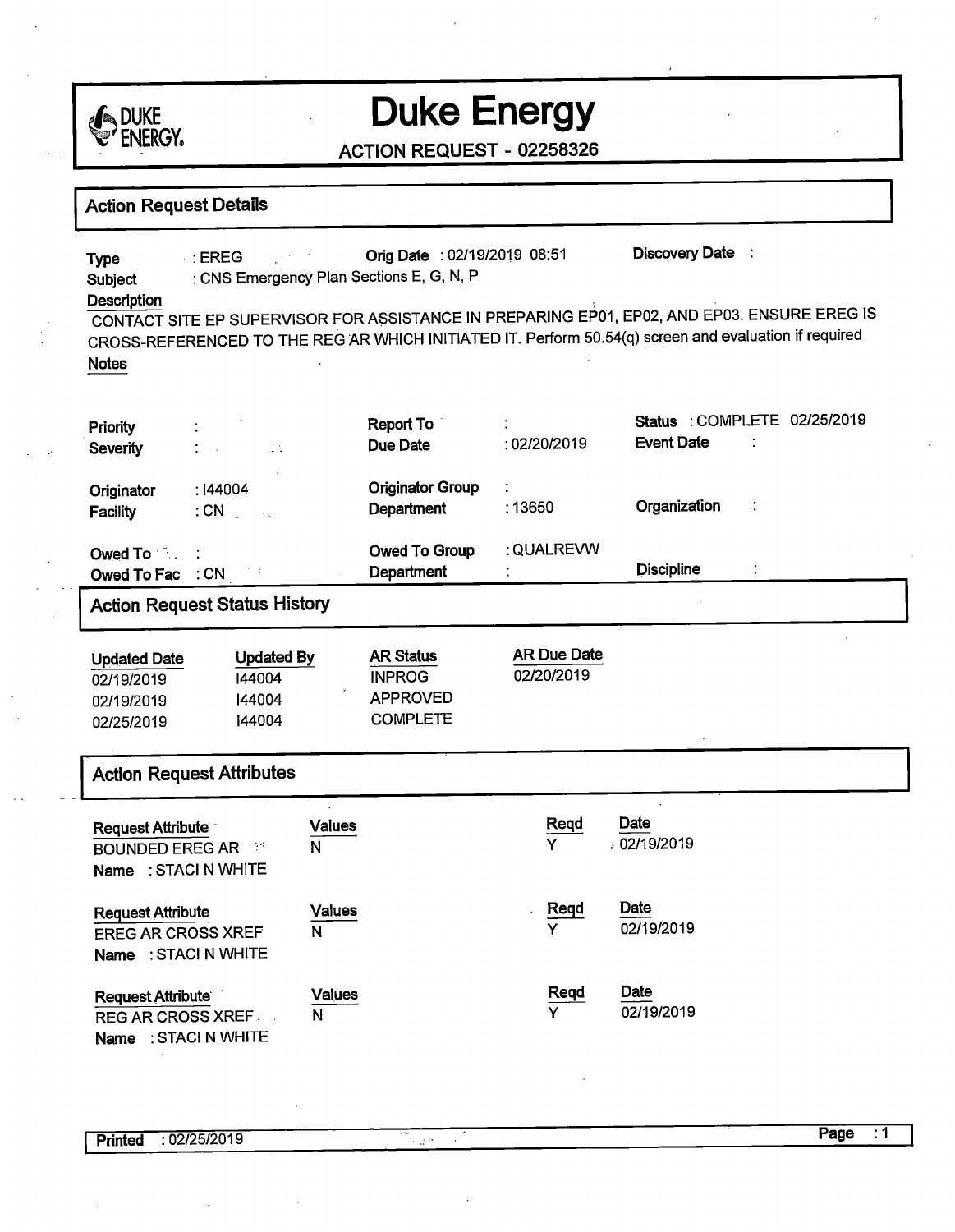

ACTION REQUEST - 02258326

| <b>Action Request Notes</b>                                                                                   |                                                                                                                          |
|---------------------------------------------------------------------------------------------------------------|--------------------------------------------------------------------------------------------------------------------------|
|                                                                                                               | $\cdot$                                                                                                                  |
| <b>Action Request Routing/Return Comments</b>                                                                 |                                                                                                                          |
| Routing Comments from the X601 Panel<br>*** No Routing Comments Found ***                                     | <b>Updated By</b><br><b>Updated On</b>                                                                                   |
| Routing Comments from the X602 Panel<br>*** No Return Comments Found ***                                      | <b>Updated By</b><br><b>Updated On</b>                                                                                   |
| <b>Action Request Approval Review</b>                                                                         |                                                                                                                          |
| $\therefore$ 001<br><b>Route List</b><br>Send<br>Date<br>Fac Group<br>Type<br>Passport                        | Route List Initiator<br>Action<br>Action<br>Send<br><b>Last Name</b><br><b>Time</b><br>Date<br><b>Taken</b><br>1<br>Time |
| <b>Action Request Trend/Cause</b>                                                                             |                                                                                                                          |
| <b>Action Request Keywords</b>                                                                                |                                                                                                                          |
| <b>Keyword Description</b><br>Keyword                                                                         |                                                                                                                          |
| <b>Action Request Reference Documents</b>                                                                     | ÷                                                                                                                        |
| Sub<br>Doc<br><b>Document</b><br><b>Facility</b><br><b>Type</b><br><b>Type</b><br>02258326<br><b>AR</b><br>CN | Minor<br><b>Title</b><br>Rev<br>Sheet Rev<br>CNS Emergency Plan Sections E, G, N, P<br>000                               |
| <b>Action Request Reference Equipment</b>                                                                     |                                                                                                                          |
| Equip<br>Equip<br><b>Number</b><br>System Type<br><b>Facility</b><br>Unit                                     | Rev<br>Equip<br><b>Equip</b><br>Status<br><b>Status</b><br>Rev<br><u>Tag</u>                                             |
| : 02/25/2019<br>Printed                                                                                       | Page<br>$\overline{.2}$                                                                                                  |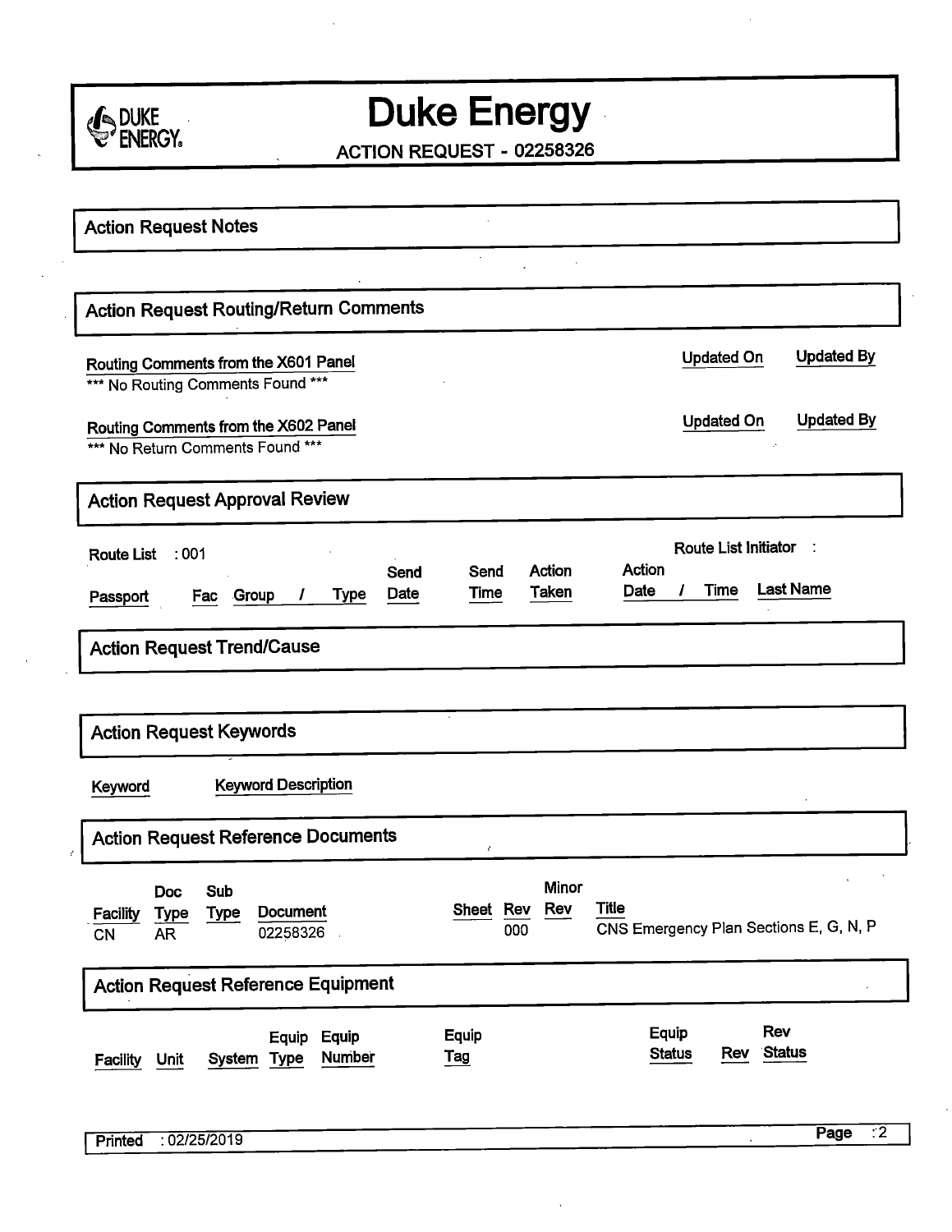

ACTION REQUEST - 02Z58326

## Action Request Cross References

| Ref         | Ref        | Ref     | <b>Ref Nbr</b> |                 | Limit |                                       |
|-------------|------------|---------|----------------|-----------------|-------|---------------------------------------|
| <b>Type</b> | <b>Nbr</b> | Sub     | Type           | <b>Status</b>   |       | <b>AR CIs Description</b>             |
| <b>AR</b>   | 02239903   |         | <b>DRR</b>     | <b>APPROVED</b> | N     | EPA E Rev 149                         |
| AR.         | 02239916   |         | <b>DRR</b>     | <b>APPROVED</b> | N     | EPA G Rev 162                         |
| AR          | 02247170   |         | <b>DRR</b>     | <b>APPROVED</b> | N     | FPA N rev. 150                        |
| AR.         | 02247174   |         | <b>DRR</b>     | <b>APPROVED</b> | N     | EPA P rev 148                         |
| <b>AR</b>   | 02258318   |         | 5AD            | <b>COMP-NA</b>  | N     | <b>EPA Section e</b>                  |
| <b>AR</b>   | 02258320   |         | 5AD            | <b>COMP-NA</b>  | N     | E Plan Section G                      |
| AR          | 02258323   |         | 5AD            | <b>COMP-NA</b>  | N     | EPA N - 0021005149 CNS EMERGENCY      |
|             |            |         |                |                 |       | PLAN SECTION N - EXERCISES            |
| <b>AR</b>   | 02258324   |         | 5AD            | <b>COMP-NA</b>  | N     | EPA P - 0021005285 CNS EMERGENCY      |
|             |            |         |                |                 |       | <b>PLAN SECTION P -</b>               |
| <b>AS</b>   | 02187203   |         | 1900 GNRL      | <b>COMPLETE</b> | N     | EP Excellence Plan - Action SD-EP-4.2 |
|             |            | 0200 PI |                | <b>COMPLETE</b> | N     | Revise AD-EP-ALL-0602 to improve      |
| AS          | 02194997   |         |                |                 |       | templates to focus on why a           |

## I **Action Request Assignment Details**

**ASSIGNMENT NUMBER** : 01 **SUB** :

| <b>Type</b><br><b>Status</b><br><b>Assigned To</b><br>Subject | $\pm$ EP01<br>: COMPLETE<br>: STACI N WHITE<br>: 50.54(Q) SCREEN - | Due Date<br><b>Reschedule</b> | :02/20/2019<br>÷ | Pri Resp Fac<br>Pri Resp Group<br>Sec Resp Fac<br>Sec Resp Group |           |
|---------------------------------------------------------------|--------------------------------------------------------------------|-------------------------------|------------------|------------------------------------------------------------------|-----------|
| <b>Aff Facility</b>                                           | ∶CN                                                                | Unit                          |                  | System                                                           | $\bullet$ |
| <b>UCR</b>                                                    |                                                                    | <b>Schedule Ref</b>           | ٠                |                                                                  |           |
| Organization                                                  |                                                                    | Department                    | 13650∶           | <b>Discipline</b>                                                | ٠<br>٠    |
| <b>Est Manhrs</b>                                             | $\bullet$                                                          | Ext Comp Date :               |                  |                                                                  |           |

#### **Description**

COMPLETE 50.54(Q) SCREEN IN ACCORDANCE WITH AD-EP-ALL-0602.

## Action Request Assignment Completion Notes

I approve the 50.540 screen for this E-plan change.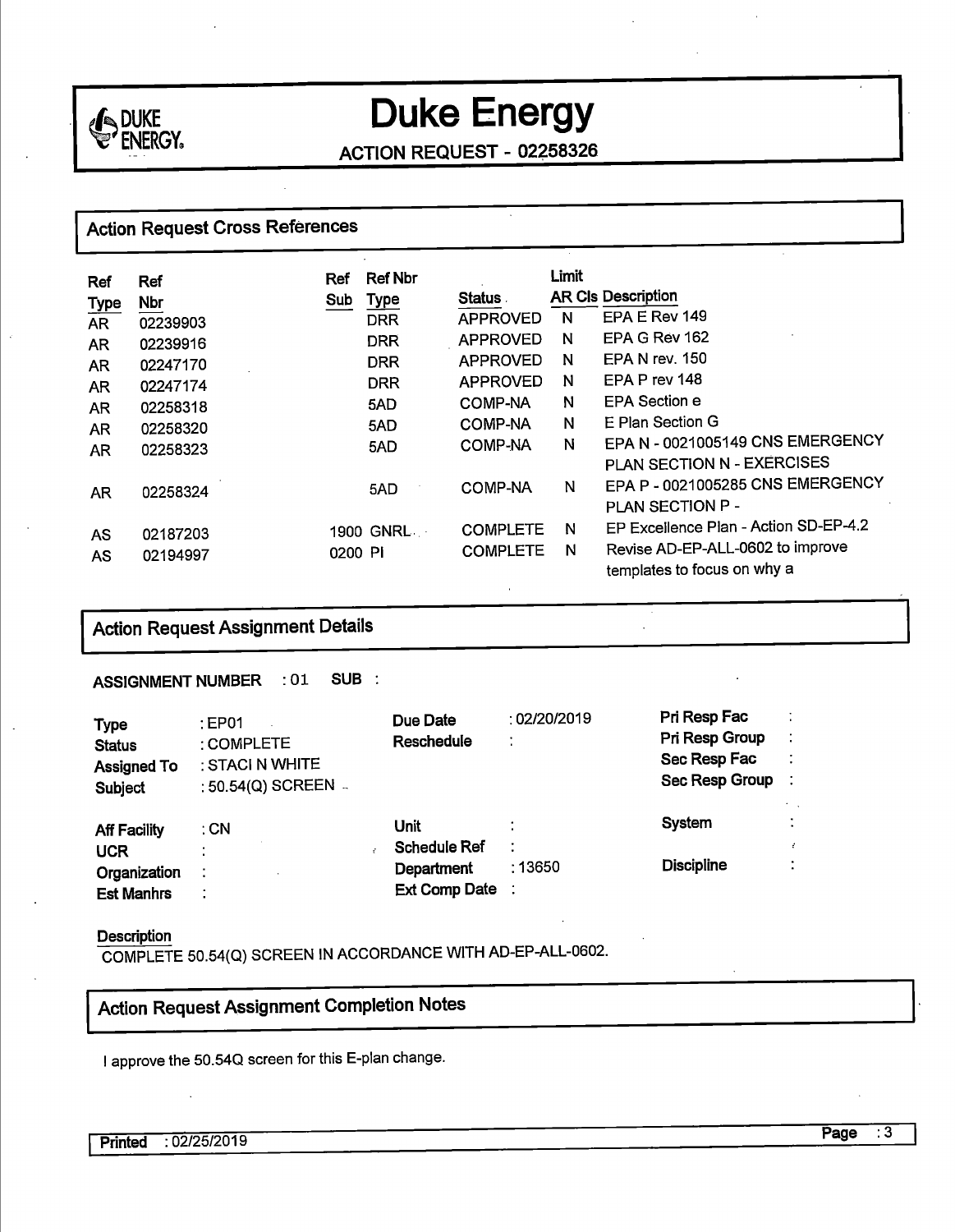

**ACTION REQUEST** - **02258326** 

## **Action Request Assignment Status History**

| <b>Updated Date</b> | <b>Updated By</b> | <b>Assgn Status</b> | <b>Assgn Due Date</b> |
|---------------------|-------------------|---------------------|-----------------------|
| 02/19/2019          | 144004            | <b>INPROG</b>       |                       |
| 02/19/2019          | 144004            |                     | 02/20/2019            |
| 02/19/2019          | 144004            | NTFY/ASG            |                       |
| 02/19/2019          | 144004            | ACC/ASG             |                       |
| 02/19/2019          | 144004            | AWAIT/C             |                       |
| 02/19/2019          | <b>DMBRUNS</b>    | <b>ACC/ASG</b>      |                       |
| 02/19/2019          | 144004            | AWAIT/C             |                       |
| 02/19/2019          | <b>MEHARE</b>     | <b>COMPLETE</b>     |                       |

## I **Action Request Assignment Attributes**

| Routing Comments from the X601 Panel                 |                                                                                                                             |       |  |             |                  |      |                 |                   | <b>Updated On</b><br>20190219 | <b>Updated By</b><br><b>DMBRUNS</b> |
|------------------------------------------------------|-----------------------------------------------------------------------------------------------------------------------------|-------|--|-------------|------------------|------|-----------------|-------------------|-------------------------------|-------------------------------------|
|                                                      | Editorial change to new position title.<br>كقتب<br>Routing Comments from the X602 Panel<br>*** No Return Comments Found *** |       |  |             |                  |      |                 | <b>Updated On</b> | <b>Updated By</b>             |                                     |
|                                                      |                                                                                                                             |       |  |             |                  |      |                 |                   |                               |                                     |
| <b>Action Request Assignment Completion Approval</b> |                                                                                                                             |       |  |             |                  |      |                 |                   |                               |                                     |
|                                                      |                                                                                                                             |       |  |             |                  |      |                 |                   | <b>Route List Initiator</b>   |                                     |
| <b>Route List</b>                                    | :001                                                                                                                        |       |  |             | Send             | Send | Action          | Action            |                               |                                     |
|                                                      |                                                                                                                             | Group |  | <b>Type</b> | Date             | Time | <b>Taken</b>    | Date $\sqrt{ }$   | Time                          | : 144004<br><b>Last Name</b>        |
| Passport                                             | Fac                                                                                                                         |       |  | A           | 02/19/2019 09:25 |      | <b>RETURNED</b> | 02/19/2019 13:37  |                               | <b>BRUNSON</b>                      |
| <b>DMBRUNS</b><br><b>MEHARE</b>                      |                                                                                                                             |       |  | A           | 02/19/2019 14:21 |      | <b>APPROVED</b> | 02/19/2019 16:02  |                               | <b>HARE</b>                         |

Action Request Assignment Cause/Action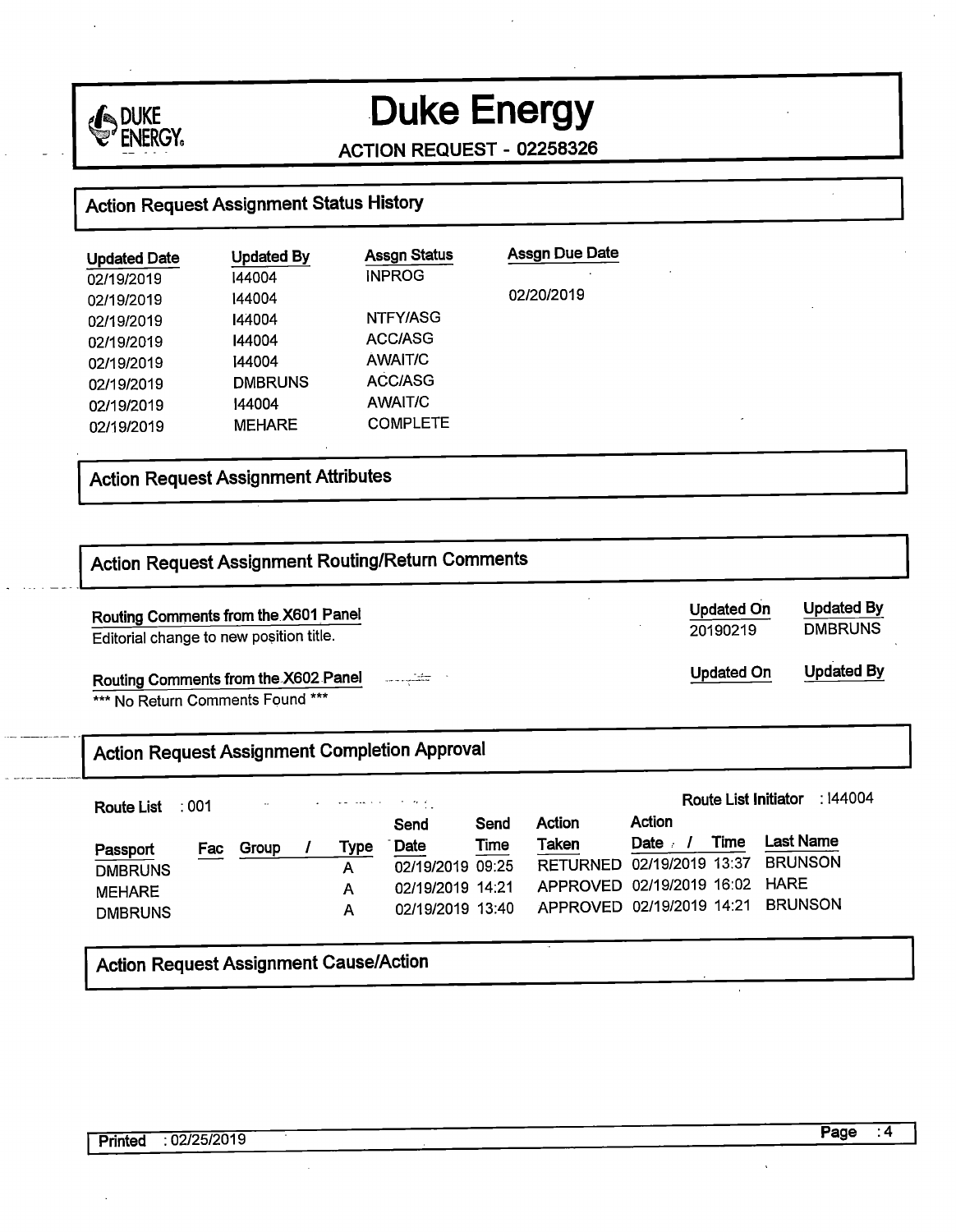

ACTION REQUEST - 02258326

| $\cdot$<br><b>Action Request Assignment Reference Documents</b>                       |               |                                     |                             |  |  |  |  |  |
|---------------------------------------------------------------------------------------|---------------|-------------------------------------|-----------------------------|--|--|--|--|--|
| <b>Sub</b><br><b>Doc</b><br><b>Document</b><br><b>Type</b><br><b>Facility</b><br>Type | Sheet Rev     | <b>Minor</b><br><b>Title</b><br>Rev |                             |  |  |  |  |  |
| <b>Action Request Assignment Reference Equipment</b>                                  |               |                                     |                             |  |  |  |  |  |
| Equip<br>Equip<br><b>Number</b><br><b>Type</b><br>System<br>Unit<br><b>Facility</b>   | Equip<br>Tag  | Equip<br><b>Status</b>              | Rev<br><b>Status</b><br>Rev |  |  |  |  |  |
| <b>Action Request Assignment Cross References</b>                                     |               |                                     |                             |  |  |  |  |  |
| <b>Ref Nbr</b><br>Ref<br>Ref<br>Ref<br><b>Type</b><br>Sub<br>Nbr<br><b>Type</b>       | <b>Status</b> | Limit<br><b>AS CIs Description</b>  |                             |  |  |  |  |  |
| <b>Action Request Assignment Appendices</b>                                           |               |                                     |                             |  |  |  |  |  |

APPENDIX 1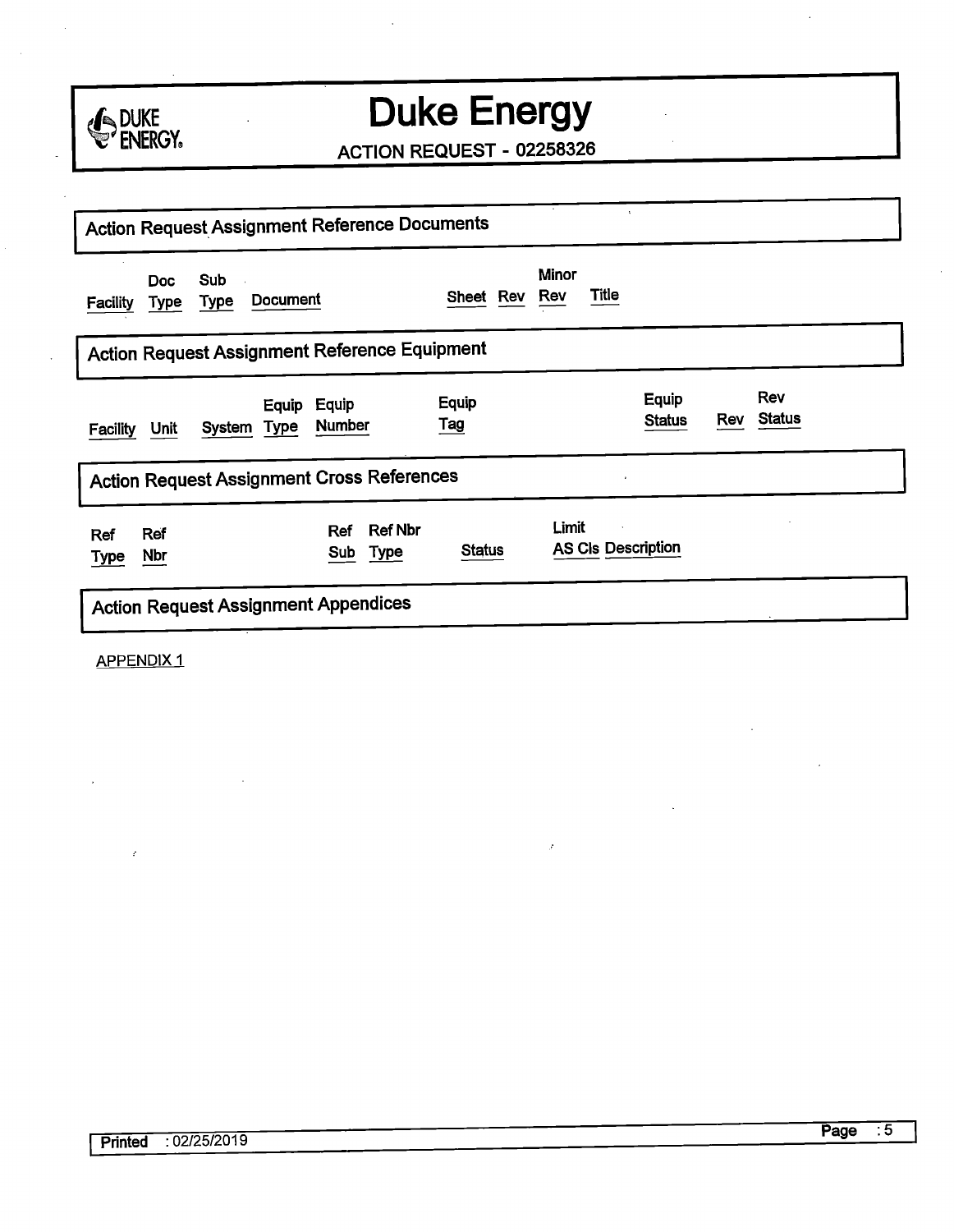Rev. 5

#### ATTACHMENT 4 Page 1 of 5

#### « **10 CFR50.54(q) Screening Evaluation Form»**

| □<br><b>BNP</b><br>X<br><b>CNS</b><br>EREG #: 02258326<br>$\Box$<br>CR <sub>3</sub><br>□<br><b>HNP</b><br>□<br><b>MNS</b><br>5AD #:<br>□<br><b>ONS</b><br>□<br><b>RNP</b><br>02258320 (Section G)<br>□<br>GO<br>02258323 (Section N)<br>02258324 (Section P)<br>Part I. Description of Activity Being Reviewed (event or action, or series of actions that may result in a change to the<br>Change all instances of "Emergency Planning Manager" or "Emergency Preparedness Manager" to "Manager,<br><b>Nuclear Support Services."</b><br>31 de 12 de de<br>◻<br>No<br>Yes<br>Part II. Activity Previously Reviewed?<br>Is this activity Fully bounded by an NRC approved 10 CFR 50.90 submittal or<br>Continue to<br>10 CFR 50.54(q)<br>Alert and Notification System Design Report?<br>Attachment 4,<br><b>Effectiveness</b><br><b>10 CFR</b><br>Evaluation is not<br>50.54(q)<br>required. Enter<br>If yes, identify bounding source document number or approval reference and<br>Screening<br>justification<br>ensure the basis for concluding the source document fully bounds the proposed<br>Evaluation<br>below and<br>change is documented below:<br>Form; Part III<br>complete<br>Attachment 4,<br>Justification:<br>Part V.<br>$\Box$<br>Bounding document attached (optional)<br>$\mathcal{F} = \mathcal{F} \mathcal{F}$<br>$\mathcal{A}^{\mathcal{A}}$ | Screening and Evaluation Number                                                                                                                                                                                                       |  | Applicable Sites |  |   |
|---------------------------------------------------------------------------------------------------------------------------------------------------------------------------------------------------------------------------------------------------------------------------------------------------------------------------------------------------------------------------------------------------------------------------------------------------------------------------------------------------------------------------------------------------------------------------------------------------------------------------------------------------------------------------------------------------------------------------------------------------------------------------------------------------------------------------------------------------------------------------------------------------------------------------------------------------------------------------------------------------------------------------------------------------------------------------------------------------------------------------------------------------------------------------------------------------------------------------------------------------------------------------------------------------------------------------------------------------------------------|---------------------------------------------------------------------------------------------------------------------------------------------------------------------------------------------------------------------------------------|--|------------------|--|---|
|                                                                                                                                                                                                                                                                                                                                                                                                                                                                                                                                                                                                                                                                                                                                                                                                                                                                                                                                                                                                                                                                                                                                                                                                                                                                                                                                                                     |                                                                                                                                                                                                                                       |  |                  |  |   |
|                                                                                                                                                                                                                                                                                                                                                                                                                                                                                                                                                                                                                                                                                                                                                                                                                                                                                                                                                                                                                                                                                                                                                                                                                                                                                                                                                                     |                                                                                                                                                                                                                                       |  |                  |  |   |
|                                                                                                                                                                                                                                                                                                                                                                                                                                                                                                                                                                                                                                                                                                                                                                                                                                                                                                                                                                                                                                                                                                                                                                                                                                                                                                                                                                     |                                                                                                                                                                                                                                       |  |                  |  |   |
|                                                                                                                                                                                                                                                                                                                                                                                                                                                                                                                                                                                                                                                                                                                                                                                                                                                                                                                                                                                                                                                                                                                                                                                                                                                                                                                                                                     |                                                                                                                                                                                                                                       |  |                  |  |   |
|                                                                                                                                                                                                                                                                                                                                                                                                                                                                                                                                                                                                                                                                                                                                                                                                                                                                                                                                                                                                                                                                                                                                                                                                                                                                                                                                                                     |                                                                                                                                                                                                                                       |  |                  |  |   |
|                                                                                                                                                                                                                                                                                                                                                                                                                                                                                                                                                                                                                                                                                                                                                                                                                                                                                                                                                                                                                                                                                                                                                                                                                                                                                                                                                                     |                                                                                                                                                                                                                                       |  |                  |  |   |
|                                                                                                                                                                                                                                                                                                                                                                                                                                                                                                                                                                                                                                                                                                                                                                                                                                                                                                                                                                                                                                                                                                                                                                                                                                                                                                                                                                     | 02258318 (Section E)                                                                                                                                                                                                                  |  |                  |  |   |
|                                                                                                                                                                                                                                                                                                                                                                                                                                                                                                                                                                                                                                                                                                                                                                                                                                                                                                                                                                                                                                                                                                                                                                                                                                                                                                                                                                     |                                                                                                                                                                                                                                       |  |                  |  |   |
|                                                                                                                                                                                                                                                                                                                                                                                                                                                                                                                                                                                                                                                                                                                                                                                                                                                                                                                                                                                                                                                                                                                                                                                                                                                                                                                                                                     |                                                                                                                                                                                                                                       |  |                  |  |   |
|                                                                                                                                                                                                                                                                                                                                                                                                                                                                                                                                                                                                                                                                                                                                                                                                                                                                                                                                                                                                                                                                                                                                                                                                                                                                                                                                                                     |                                                                                                                                                                                                                                       |  |                  |  |   |
|                                                                                                                                                                                                                                                                                                                                                                                                                                                                                                                                                                                                                                                                                                                                                                                                                                                                                                                                                                                                                                                                                                                                                                                                                                                                                                                                                                     | Document and Revision<br>Emergency Plan Section E, Rev 149 (PRR 02239903)<br>Emergency Plan Section G, Rev 162 (PRR 02239916)<br>Emergency Plan Section N, Rev 150 (PRR 02247170)<br>Emergency Plan Section P, Rev 148 (PRR 02247174) |  |                  |  |   |
|                                                                                                                                                                                                                                                                                                                                                                                                                                                                                                                                                                                                                                                                                                                                                                                                                                                                                                                                                                                                                                                                                                                                                                                                                                                                                                                                                                     | emergency plan or affect the implementation of the emergency plan):                                                                                                                                                                   |  |                  |  |   |
|                                                                                                                                                                                                                                                                                                                                                                                                                                                                                                                                                                                                                                                                                                                                                                                                                                                                                                                                                                                                                                                                                                                                                                                                                                                                                                                                                                     |                                                                                                                                                                                                                                       |  |                  |  |   |
|                                                                                                                                                                                                                                                                                                                                                                                                                                                                                                                                                                                                                                                                                                                                                                                                                                                                                                                                                                                                                                                                                                                                                                                                                                                                                                                                                                     |                                                                                                                                                                                                                                       |  |                  |  | X |
|                                                                                                                                                                                                                                                                                                                                                                                                                                                                                                                                                                                                                                                                                                                                                                                                                                                                                                                                                                                                                                                                                                                                                                                                                                                                                                                                                                     |                                                                                                                                                                                                                                       |  |                  |  |   |
|                                                                                                                                                                                                                                                                                                                                                                                                                                                                                                                                                                                                                                                                                                                                                                                                                                                                                                                                                                                                                                                                                                                                                                                                                                                                                                                                                                     |                                                                                                                                                                                                                                       |  |                  |  |   |
|                                                                                                                                                                                                                                                                                                                                                                                                                                                                                                                                                                                                                                                                                                                                                                                                                                                                                                                                                                                                                                                                                                                                                                                                                                                                                                                                                                     |                                                                                                                                                                                                                                       |  |                  |  |   |

للمريد

 $\epsilon$ 

 $\ddot{\phantom{a}}$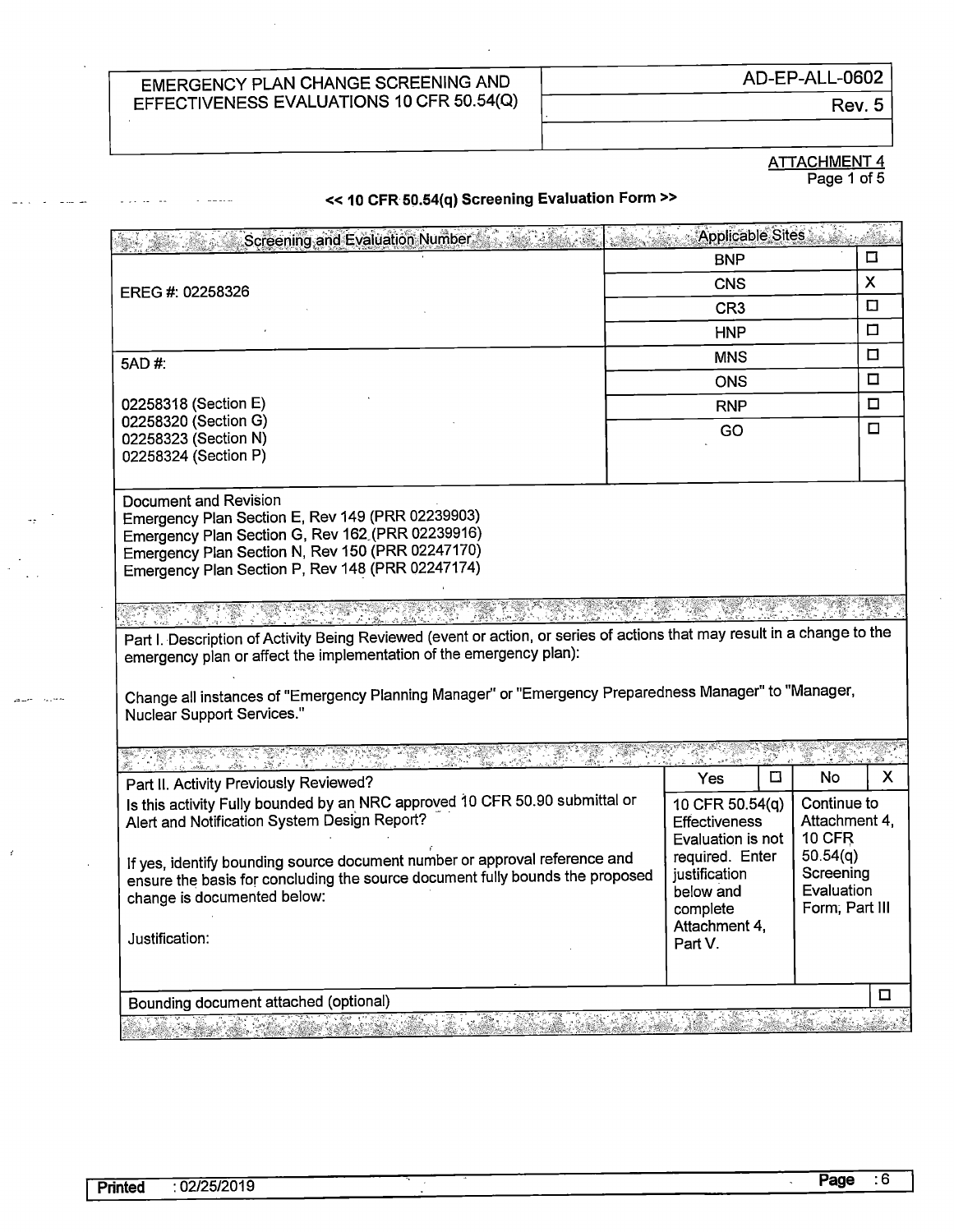$\overline{\cdot}$ 

AD-EP-ALL-0602

Rev. 5

٦

#### ATTACHMENT 4 Page 2 of 5

### << **10 CFR 50.54(q) Screening Evaluation Form>>**

 $\mathbf{A}$ 

|                         | Part III. Editorial Change                                                                                                                                                                                                                       | Yes                                                                             | X | <b>No</b>                                                  | □             |
|-------------------------|--------------------------------------------------------------------------------------------------------------------------------------------------------------------------------------------------------------------------------------------------|---------------------------------------------------------------------------------|---|------------------------------------------------------------|---------------|
|                         | Is this activity an editorial or typographical change only, such as formatting,<br>paragraph numbering, spelling, or punctuation that does not change intent?                                                                                    | 10 CFR 50.54(q)<br><b>Effectiveness</b><br>Evaluation is not<br>required. Enter |   | Continue to<br>Attachment 4,<br>Part IV and<br>address non |               |
|                         | Justification:<br>This is an editorial change per AD-EP-ALL-0602, section 3.0.6.d:                                                                                                                                                               | justification and<br>complete                                                   |   | editorial<br>changes                                       |               |
|                         | "Correct titles of plant organizations, position titles or<br>department/section/unit names where no change in the authority,<br>responsibility, or reporting relationships."                                                                    | Attachment 4,<br>Part V.                                                        |   |                                                            |               |
|                         | Due to Duke Energy reorganization, the Emergency Planning/Preparedness<br>Manager is now the Manager, Nuclear Support Services. The position is<br>responsible for Emergency Preparedness, as delegated from the Site Vice<br>President.         |                                                                                 |   |                                                            |               |
|                         |                                                                                                                                                                                                                                                  |                                                                                 |   |                                                            |               |
|                         |                                                                                                                                                                                                                                                  |                                                                                 |   |                                                            |               |
|                         |                                                                                                                                                                                                                                                  |                                                                                 |   |                                                            |               |
|                         | Part IV. Emergency Planning Element and Function Screen (Reference Attachment 1, Considerations for Addressing                                                                                                                                   |                                                                                 |   |                                                            |               |
|                         | Screening Criteria)<br>Does this activity involve any of the following, including program elements from NUREG-0654/FEMA REP-1 Section                                                                                                            |                                                                                 |   |                                                            |               |
|                         | II? If answer is yes, then check box.                                                                                                                                                                                                            |                                                                                 |   |                                                            |               |
| ો                       | 10 CFR 50:47(b)(1) Assignment of Responsibility (Organization Control)                                                                                                                                                                           |                                                                                 |   |                                                            |               |
| 1a                      | Responsibility for emergency response is assigned.                                                                                                                                                                                               |                                                                                 |   |                                                            | □             |
| 1 <sub>b</sub>          | The response organization has the staff to respond and to augment staff on a continuing basis<br>(24-7 staffing) in accordance with the emergency plan.                                                                                          |                                                                                 |   |                                                            | □             |
| $2^{\frac{1}{2}}$       | 10 CFR 50.47(b)(2) Onsite Emergency Organization                                                                                                                                                                                                 |                                                                                 |   |                                                            |               |
| 2a                      | Process ensures that onshift emergency response responsibilities are staffed and assigned                                                                                                                                                        |                                                                                 |   |                                                            | □             |
| 2 <sub>b</sub>          | The process for timely augmentation of onshift staff is established and maintained.                                                                                                                                                              |                                                                                 |   |                                                            | □             |
| $3^{\circ}$             | 10 CFR 50.47(b)(3) Emergency, Response Support and Resources                                                                                                                                                                                     |                                                                                 |   |                                                            |               |
| 3a                      | Arrangements for requesting and using off site assistance have been made.                                                                                                                                                                        |                                                                                 |   |                                                            | □             |
| 3 <sub>b</sub>          | State and local staff can be accommodated at the EOF in accordance with the emergency plan.<br>(NA for CR3)                                                                                                                                      |                                                                                 |   |                                                            | $\Box$        |
| $\overline{4}$          | 10 CFR 50 47(b)(4) Emergency Classification System                                                                                                                                                                                               |                                                                                 |   |                                                            | <u>Saraha</u> |
| 4а                      | A standard scheme of emergency classification and action levels is in use.<br>(Requires final approval of Screen and Evaluation by EP CFAM.)                                                                                                     |                                                                                 |   |                                                            | □             |
| $\overline{\mathbf{5}}$ | 10 CER 50 47(b)(5) Notification Methods and Procedures.                                                                                                                                                                                          |                                                                                 |   |                                                            | ter ande      |
| 5a                      | Procedures for notification of State and local governmental agencies are capable of alerting them of the<br>declared emergency within 15 minutes (60 minutes for CR3) after declaration of an emergency and<br>providing follow-up notification. |                                                                                 |   |                                                            | □             |
|                         |                                                                                                                                                                                                                                                  |                                                                                 |   |                                                            |               |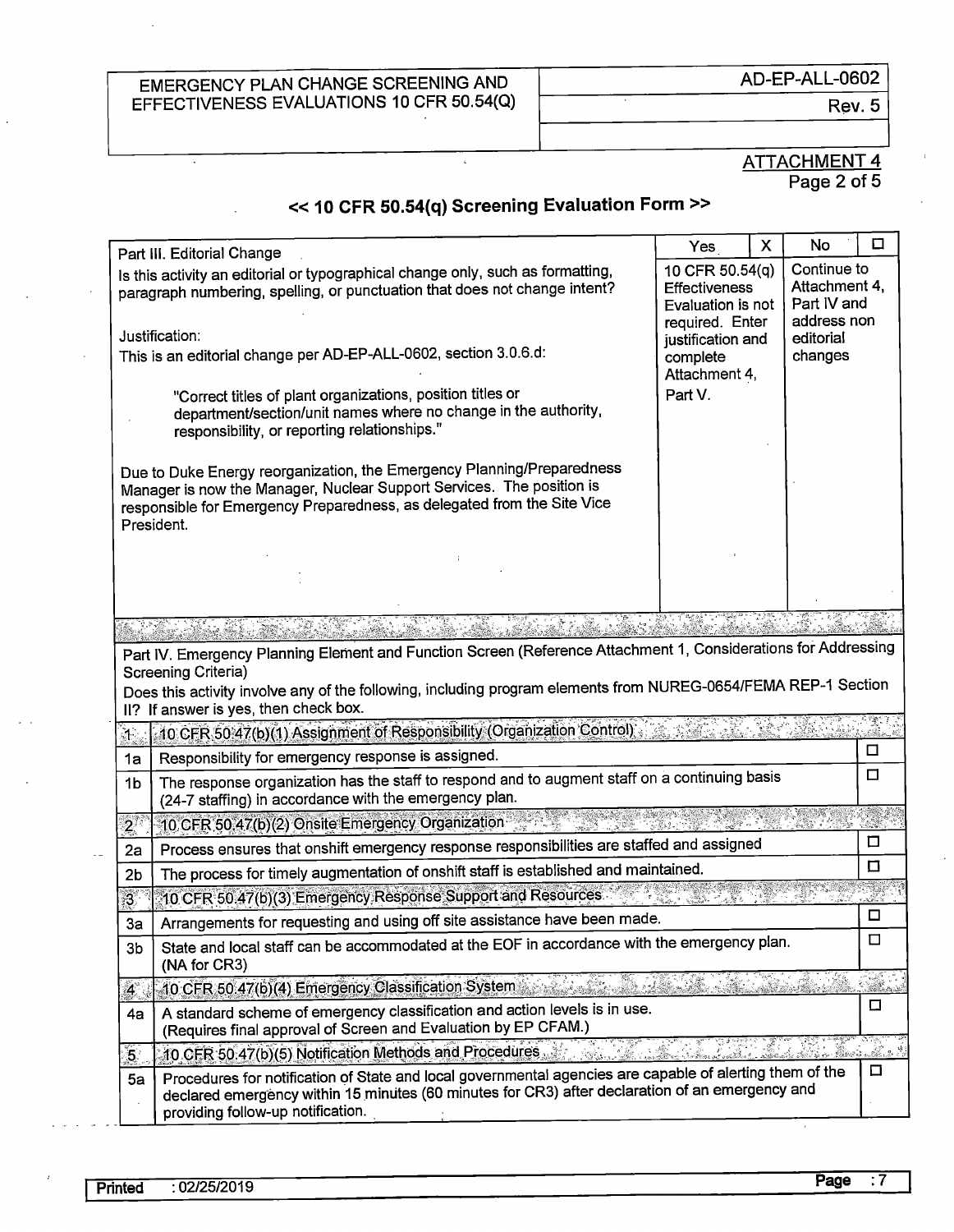...

AD-EP-ALL-0602

Rev. 5

#### ATTACHMENT 4 Page 3 of 5

## << **10 CFR 50.54(q) Screening Evaluation Form** >>

| 5 <sub>b</sub> | Administrative and physical means have been established for alerting and providing prompt instructions<br>to the public within the plume exposure pathway. (NA for CR3)                                                                                                            | $\Box$ |
|----------------|------------------------------------------------------------------------------------------------------------------------------------------------------------------------------------------------------------------------------------------------------------------------------------|--------|
| 5c             | The public ANS meets the design requirements of FEMA-REP-10, Guide for Evaluation of Alert and<br><sup>1</sup> Notification Systems for Nuclear Power Plants, or complies with the licensee's FEMA-approved ANS<br>design report and supporting FEMA approval letter. (NA for CR3) | п      |

 $\overline{a}$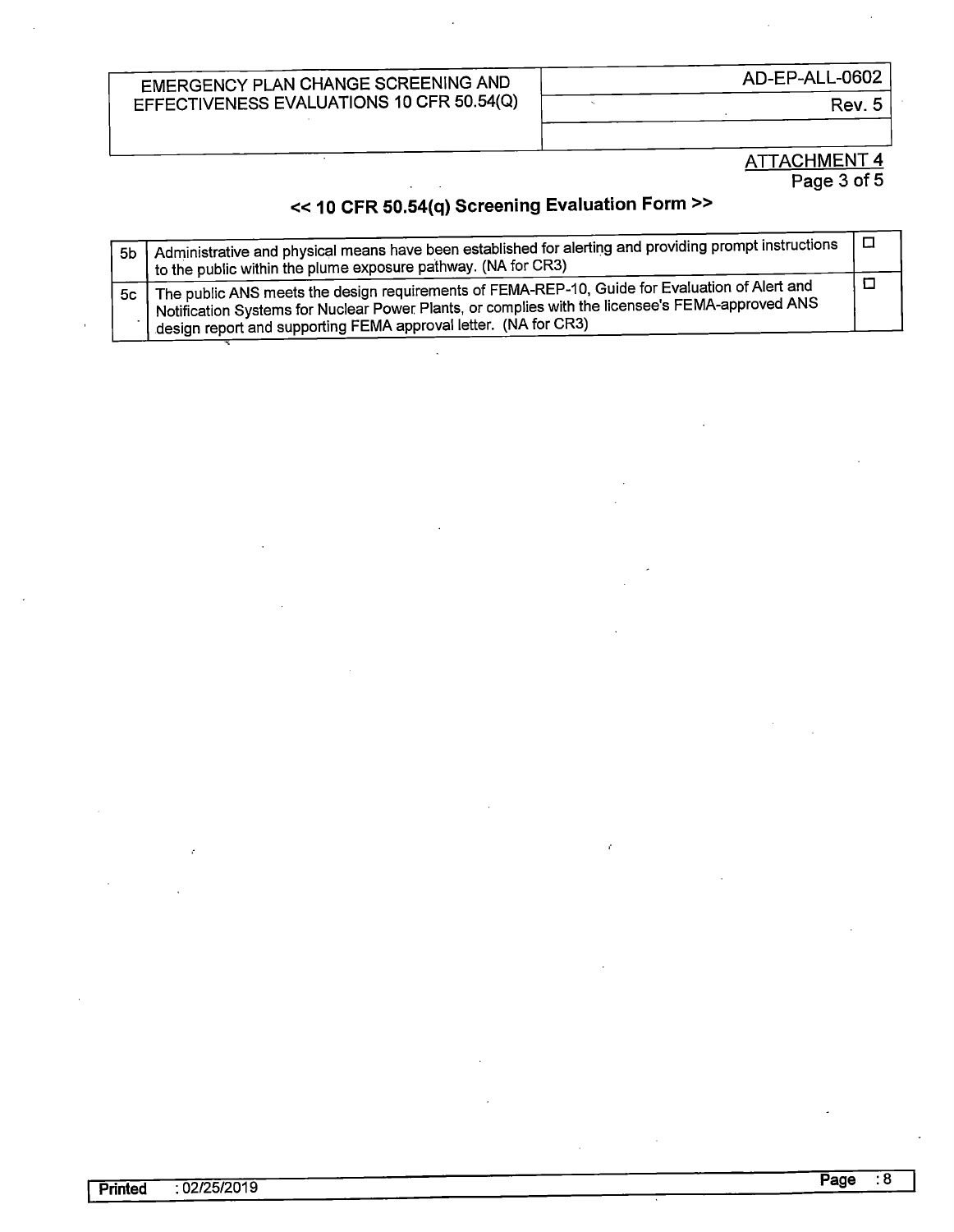$\hat{\mathbf{r}}$ 

AD-EP-ALL-0602

Ţ

Rev.5

ATTACHMENT 4 Page 4 of 5

### << **10 CFR 50.54(q) Screening Evaluation Form** >>

| Part IV. Emergency Planning Element and Function Screen (cont.) |                                                                                                                                                                                                                                |             |  |  |  |
|-----------------------------------------------------------------|--------------------------------------------------------------------------------------------------------------------------------------------------------------------------------------------------------------------------------|-------------|--|--|--|
| 6.37                                                            | 10 CFR 50 47(b)(6) Emergency Communications                                                                                                                                                                                    |             |  |  |  |
| 6a                                                              | Systems are established for prompt communication among principal emergency response<br>organizations.                                                                                                                          |             |  |  |  |
| 6b                                                              | Systems are established for prompt communication to emergency response personnel.                                                                                                                                              | ◻<br>e B    |  |  |  |
| $7^{\circ}$                                                     | 10 CFR 50.47(b)(7) Public Education and Information                                                                                                                                                                            |             |  |  |  |
| 7a                                                              | Emergency preparedness information is made available to the public on a periodic basis within the<br>plume exposure pathway emergency planning zone (EPZ). (NA for CR3)                                                        |             |  |  |  |
| 7b                                                              | Coordinated dissemination of public information during emergencies is established.                                                                                                                                             |             |  |  |  |
| 8 <sup>1</sup>                                                  | 10 CER 50:47(b)(8) Emergency Facilities and Equipment                                                                                                                                                                          |             |  |  |  |
| 8a                                                              | Adequate facilities are maintained to support emergency response.                                                                                                                                                              | □<br>$\Box$ |  |  |  |
| 8b                                                              | Adequate equipment is maintained to support emergency response.                                                                                                                                                                |             |  |  |  |
| $9 -$                                                           | 10 CFR 50:47(b)(9) Accident Assessment                                                                                                                                                                                         |             |  |  |  |
| 9a                                                              | Methods, systems, and equipment for assessment of radioactive releases are in use.                                                                                                                                             | ◻           |  |  |  |
| 10                                                              | 10 CFR-50:47(b)(10) Protective Response                                                                                                                                                                                        |             |  |  |  |
| 10a                                                             | A range of public PARs is available for implementation during emergencies. (NA for CR3)                                                                                                                                        | □           |  |  |  |
| 10 <sub>b</sub>                                                 | Evacuation time estimates for the population located in the plume exposure pathway EPZ are available<br>to support the formulation of PARs and have been provided to State and local governmental<br>authorities. (NA for CR3) | $\Box$<br>□ |  |  |  |
| 10 <sub>c</sub>                                                 | A range of protective actions is available for plant emergency workers during emergencies, including<br>those for hostile action events.                                                                                       |             |  |  |  |
| 10d                                                             | KI is available for implementation as a protective action recommendation in those jurisdictions that<br>chose to provide KI to the public.                                                                                     | □           |  |  |  |
| 11.5                                                            | 10 CFR 50:47(b)(11) Radiological Exposure Control:                                                                                                                                                                             |             |  |  |  |
| 11a                                                             | The resources for controlling radiological exposures for emergency workers are established.                                                                                                                                    | $\Box$      |  |  |  |
| 12 <sup>7</sup>                                                 | 10 CFR 50:47(b)(12) Medical and Public Health Support                                                                                                                                                                          |             |  |  |  |
| 12a                                                             | Arrangements are made for medical services for contaminated, injured individuals.                                                                                                                                              | □           |  |  |  |
| 13 <sub>1</sub>                                                 | 10 CFR 50.47(b)(13) Recovery Planning and Post-accident Operations                                                                                                                                                             |             |  |  |  |
| 13a                                                             | Plans for recovery and reentry are developed.                                                                                                                                                                                  | □           |  |  |  |
| 14 <sub>o</sub>                                                 | 10 CFR 50.47(b) (14) Drills and Exercises                                                                                                                                                                                      |             |  |  |  |
| 14a                                                             | A drill and exercise program (including radiological, medical, health physics and other program areas)<br>is established.                                                                                                      | $\Box$      |  |  |  |
| 14 <sub>b</sub>                                                 | Drills, exercises, and training evolutions that provide performance opportunities to develop, maintain,<br>and demonstrate key skills are assessed via a formal critique process in order to identify weaknesses.              | $\Box$      |  |  |  |
| 14 <sub>c</sub>                                                 | Identified weaknesses are corrected.                                                                                                                                                                                           | $\Box$      |  |  |  |
| 15.                                                             | 10 CFR 50.47(b)(15) Emergency Response Training.<br>ة الأقساطة المتحدث المتحدث                                                                                                                                                 |             |  |  |  |
| 15a                                                             | Training is provided to emergency responders.                                                                                                                                                                                  | □           |  |  |  |
|                                                                 | <u>net in Silva</u>                                                                                                                                                                                                            |             |  |  |  |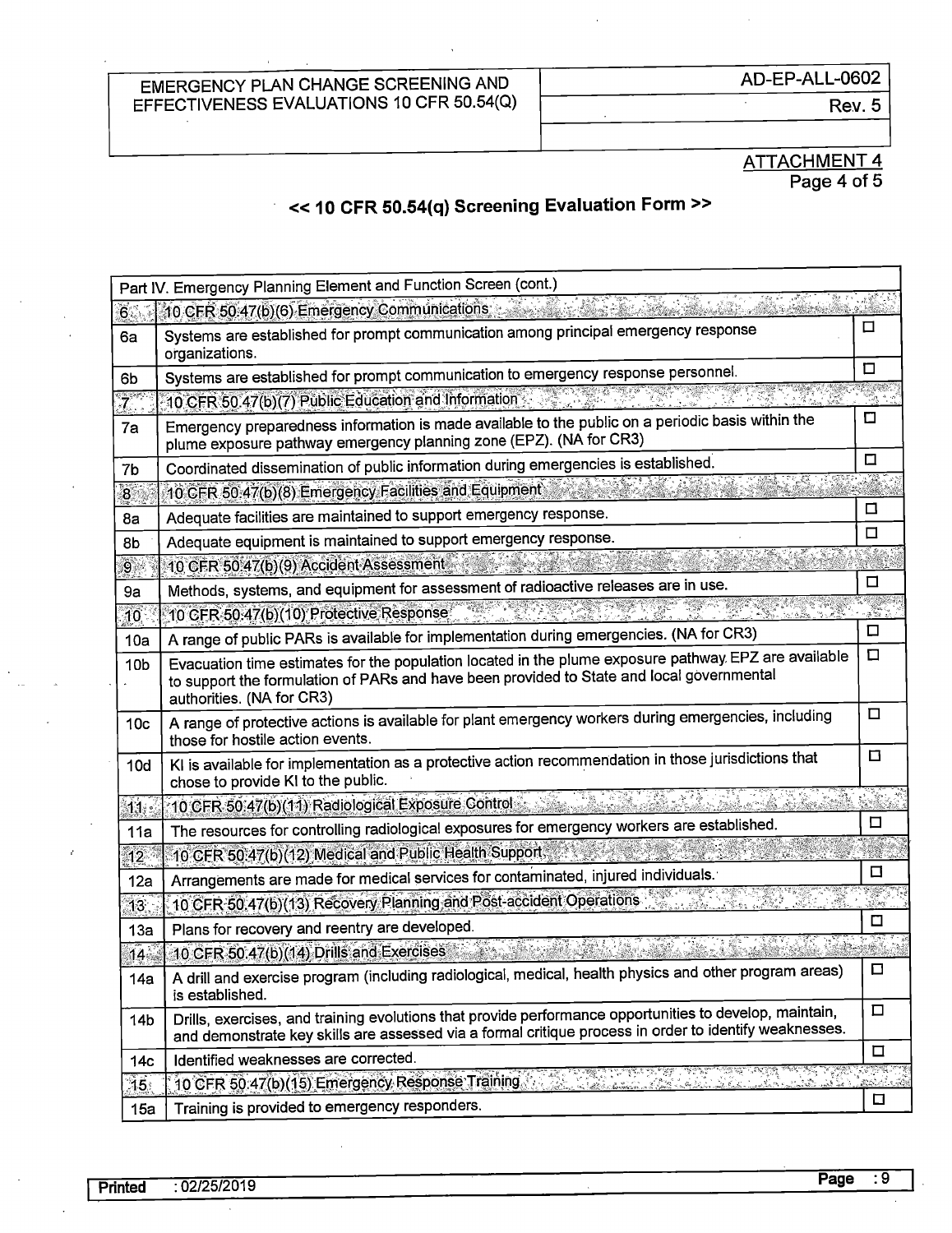Rev. 5

#### ATTACHMENT 4 Page 5 of 5

## << **10 CFR 50.54(q) Screening Evaluation Form>>**

| Part IV. Emergency Planning Element and Function Screen (cont.)                                                                    |                                                                                                                                                                                                                                                                                                                     |   |  |  |  |
|------------------------------------------------------------------------------------------------------------------------------------|---------------------------------------------------------------------------------------------------------------------------------------------------------------------------------------------------------------------------------------------------------------------------------------------------------------------|---|--|--|--|
| 16.                                                                                                                                | 10 CFR 50 47(b) (16) Emergency Plan Maintenance 2012 12:20:20:20:20:20:20:20:20:20                                                                                                                                                                                                                                  |   |  |  |  |
| 16a                                                                                                                                | Responsibility for emergency plan development and review is established.                                                                                                                                                                                                                                            |   |  |  |  |
| 16 <sub>b</sub>                                                                                                                    | Planners responsible for emergency plan development and maintenance are properly trained.                                                                                                                                                                                                                           |   |  |  |  |
|                                                                                                                                    | 그녀의 나치는 부의 물건이 가지 나지 마쳤다.                                                                                                                                                                                                                                                                                           |   |  |  |  |
| PART IV. Conclusion<br>If no Part IV criteria are checked, then provide Justification and complete Part V below.<br>Justification: |                                                                                                                                                                                                                                                                                                                     |   |  |  |  |
| CFAM.                                                                                                                              | If any Attachment 4, 10 CFR 50.54(q) Screening Evaluation Form, Part IV criteria are checked, then complete<br>Attachment 4, 10 CFR 50.54(q) Screening Evaluation Form, Part V and perform a 10 CFR 50.54(q)<br>Effectiveness Evaluation. Program Element 4a requires final approval of Screen and Evaluation by EP | П |  |  |  |

| Part V. Signatures: William State Concernsion<br>EP CFAM Final Approval is required for changes affecting Program Element 4a. If CFAM approval is NOT required,<br>then mark the EP CFAM signature block as not applicable (N/A) to indicate that signature is not required. | 10 Part Part Capt Creek |         |
|------------------------------------------------------------------------------------------------------------------------------------------------------------------------------------------------------------------------------------------------------------------------------|-------------------------|---------|
| Preparer Name (Print):                                                                                                                                                                                                                                                       | Preparer Signature:     | Date:   |
| <b>Staci White</b>                                                                                                                                                                                                                                                           | See CAS                 | See CAS |
| Reviewer Name (Print):                                                                                                                                                                                                                                                       | Reviewer Signature:     | Date:   |
| See CAS                                                                                                                                                                                                                                                                      | See CAS                 | See CAS |
| Approver (EP Manager Name (Print):                                                                                                                                                                                                                                           | Approver Signature:     | Date:   |
| See CAS                                                                                                                                                                                                                                                                      | See CAS                 | See CAS |
| Approver (EP CFAM, as required) Name (Print)                                                                                                                                                                                                                                 | Approver Signature:     | Date:   |
| N/A                                                                                                                                                                                                                                                                          | N/A                     | N/A     |

#### QA RECORD